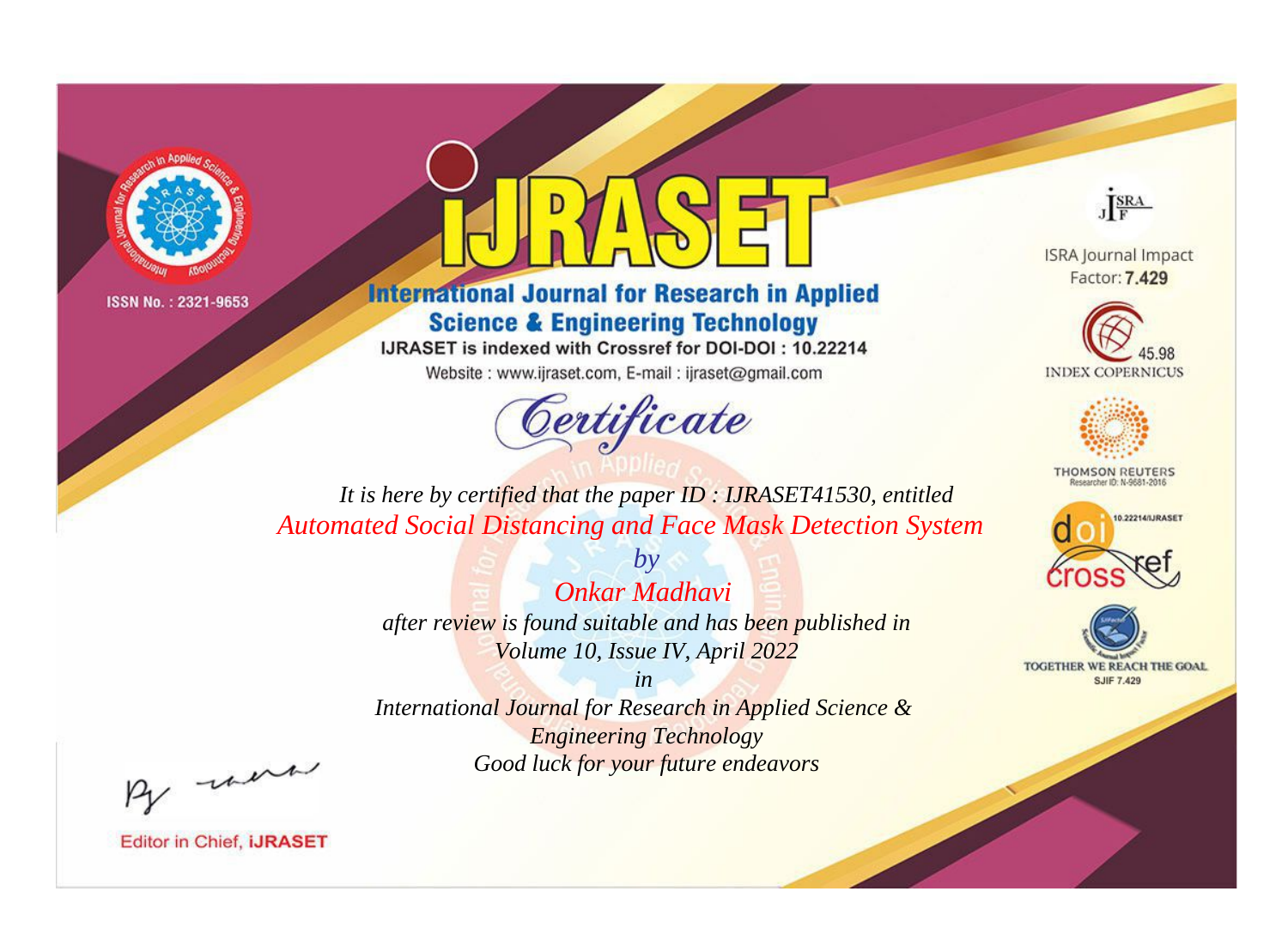



**International Journal for Research in Applied Science & Engineering Technology** 

IJRASET is indexed with Crossref for DOI-DOI: 10.22214

Website: www.ijraset.com, E-mail: ijraset@gmail.com



JERA

**ISRA Journal Impact** Factor: 7.429





**THOMSON REUTERS** 



TOGETHER WE REACH THE GOAL **SJIF 7.429** 

*It is here by certified that the paper ID : IJRASET41530, entitled Automated Social Distancing and Face Mask Detection System*

> *Shivani Khente after review is found suitable and has been published in Volume 10, Issue IV, April 2022*

*by*

*in* 

*International Journal for Research in Applied Science & Engineering Technology Good luck for your future endeavors*

By morn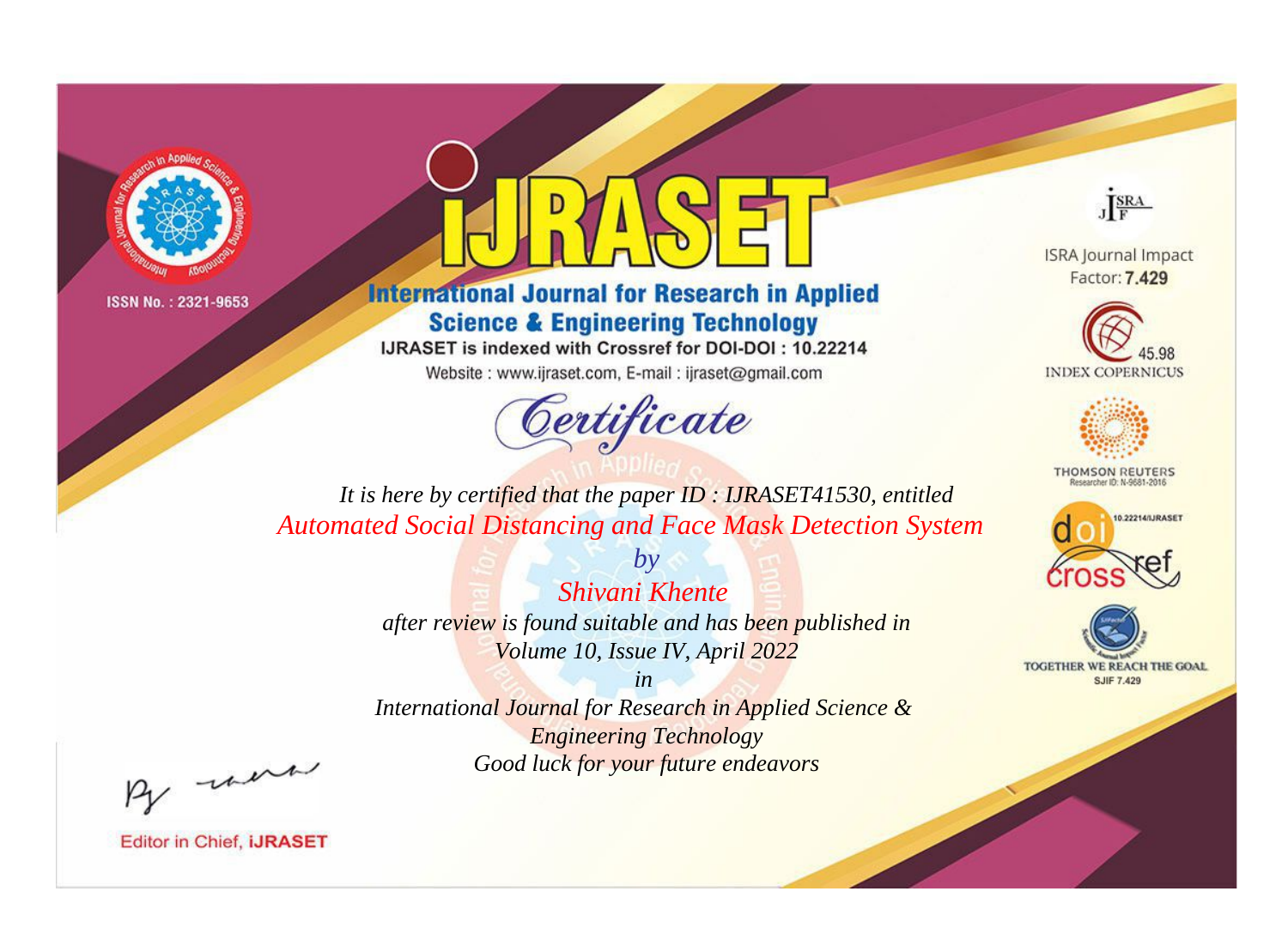



**International Journal for Research in Applied Science & Engineering Technology** 

IJRASET is indexed with Crossref for DOI-DOI: 10.22214

Website: www.ijraset.com, E-mail: ijraset@gmail.com



JERA

**ISRA Journal Impact** Factor: 7.429





**THOMSON REUTERS** 



TOGETHER WE REACH THE GOAL **SJIF 7.429** 

*It is here by certified that the paper ID : IJRASET41530, entitled Automated Social Distancing and Face Mask Detection System*

> *by Sumit Kolipyaka after review is found suitable and has been published in Volume 10, Issue IV, April 2022*

> > *in*

*International Journal for Research in Applied Science & Engineering Technology Good luck for your future endeavors*

By morn